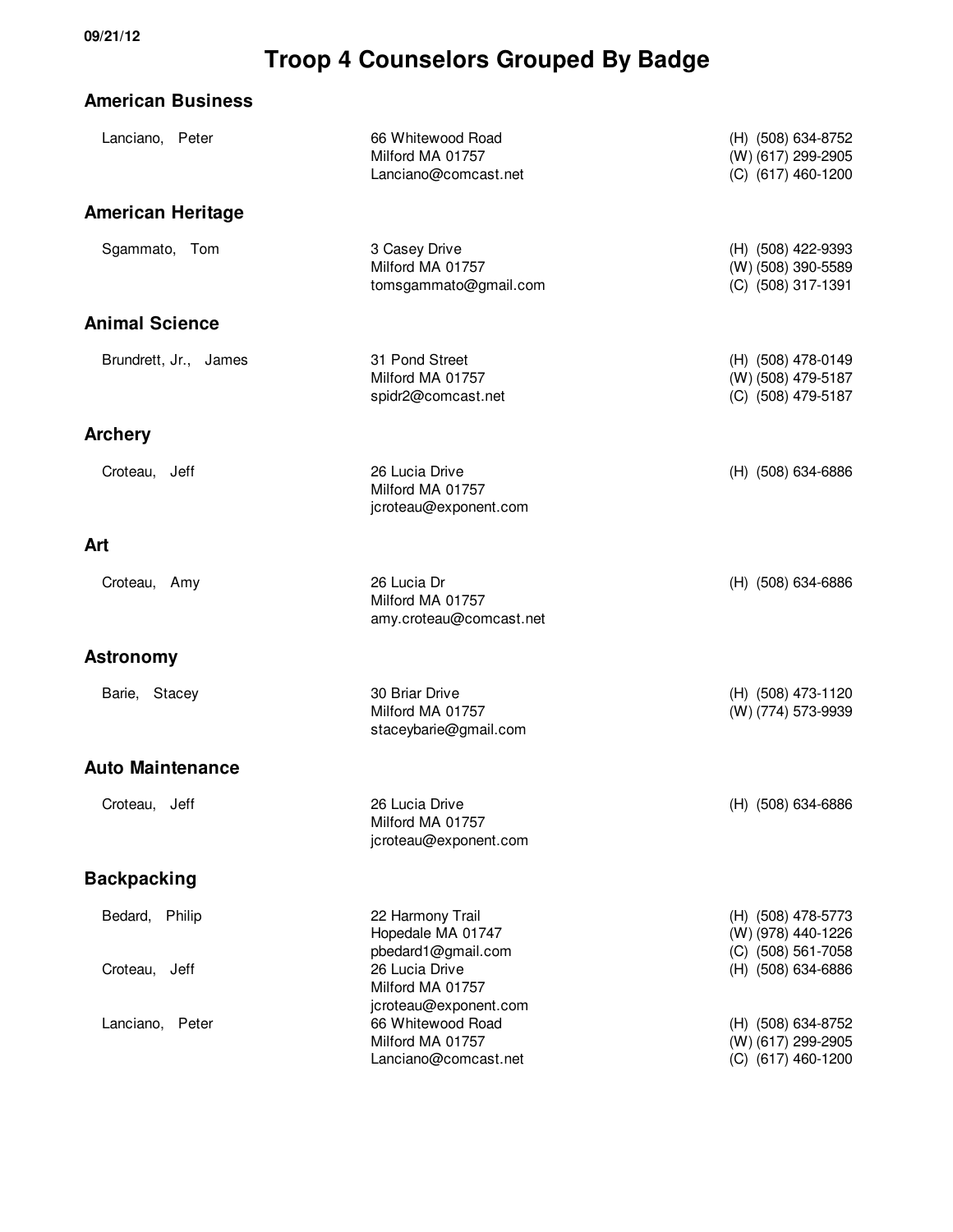#### **Bird Study**

| Hastings, Bruce       | 23 Lucia Drive<br>Milford MA 01757<br>hastings@mathworks.com      | (H) (508) 634-0642<br>(W) (508) 647-7202<br>(C) (508) 494-2141       |
|-----------------------|-------------------------------------------------------------------|----------------------------------------------------------------------|
| Camping*              |                                                                   |                                                                      |
| Bedard, Philip        | 22 Harmony Trail<br>Hopedale MA 01747<br>pbedard1@gmail.com       | (H) (508) 478-5773<br>(W) (978) 440-1226<br>(C) (508) 561-7058       |
| Gorham, Ronald        | 9 Jillson Circle<br>Milford MA 01757<br>gorhamfamily6@verizon.net | (H) (508) 634-5373<br>(W) (617) 502-3400 x3499<br>(C) (508) 868-8793 |
| Hastings, Bruce       | 23 Lucia Drive<br>Milford MA 01757<br>hastings@mathworks.com      | (H) (508) 634-0642<br>(W) (508) 647-7202<br>(C) (508) 494-2141       |
| Lanciano, Peter       | 66 Whitewood Road<br>Milford MA 01757<br>Lanciano@comcast.net     | (H) (508) 634-8752<br>(W) (617) 299-2905<br>(C) (617) 460-1200       |
| Canoeing              |                                                                   |                                                                      |
| Lanciano, Peter       | 66 Whitewood Road<br>Milford MA 01757<br>Lanciano@comcast.net     | (H) (508) 634-8752<br>(W) (617) 299-2905<br>(C) (617) 460-1200       |
| Carpentry#            |                                                                   |                                                                      |
| Matondi, Kenneth      | 10 Alden Street<br>Milford MA 01757<br>kenmatondi@comcast.net     | (H) (508) 478-2955<br>(C) (508) 282-0784                             |
| Cit In Community*     |                                                                   |                                                                      |
| Brundrett, Jr., James | 31 Pond Street<br>Milford MA 01757<br>spidr2@comcast.net          | (H) (508) 478-0149<br>(W) (508) 479-5187<br>(C) (508) 479-5187       |
| Rosa, Kenneth         | 33 Congress Terrace<br>Milford MA 01757<br>kenrosa@comcast.net    | (H) (508) 478-0559<br>(W) (508) 649-9950                             |
| Weber, Brian          | 11 Ariel Circle<br>Milford MA 01757<br>bpmkweber@comcast.net      | (H) (508) 473-3571<br>(W) (508) 233-4511<br>(C) (508) 259-4114       |
| Cit In Nation*        |                                                                   |                                                                      |
| Brundrett, Jr., James | 31 Pond Street<br>Milford MA 01757<br>spidr2@comcast.net          | (H) (508) 478-0149<br>(W) (508) 479-5187<br>(C) (508) 479-5187       |
| Gallagher, Patrick    | 4 Janock Road<br>Milford MA 01757<br>pgallagher@1105media.com     | (H) (508) 478-4908<br>(W) (508) 634-3512<br>(C) (617) 512-6656       |
| Hobart, Mark          | 48 Camp Street<br>Milford MA 01757<br>hobiewaun@comcast.net       | (H) (508) 478-7911<br>(C) (508) 916-0993                             |
| Weber,<br>Brian       | 11 Ariel Circle<br>Milford MA 01757<br>bpmkweber@comcast.net      | (H) (508) 473-3571<br>(W) (508) 233-4511<br>(C) (508) 259-4114       |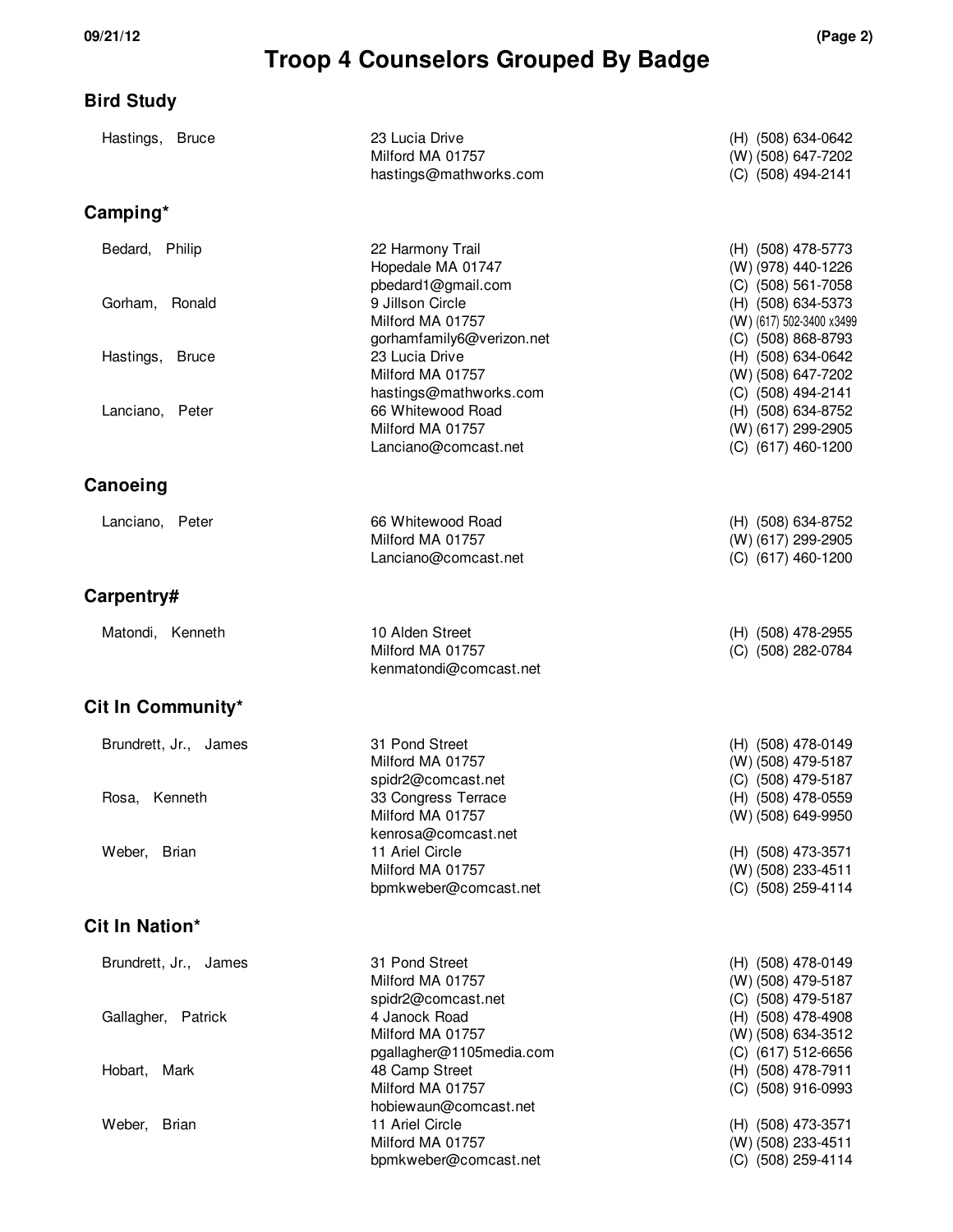#### **Cit In World\***

| Gallagher, Patrick        | 4 Janock Road<br>Milford MA 01757<br>pgallagher@1105media.com     | (H) (508) 478-4908<br>(W) (508) 634-3512<br>(C) (617) 512-6656       |
|---------------------------|-------------------------------------------------------------------|----------------------------------------------------------------------|
| Gorham, Ronald            | 9 Jillson Circle<br>Milford MA 01757<br>gorhamfamily6@verizon.net | (H) (508) 634-5373<br>(W) (617) 502-3400 x3499<br>(C) (508) 868-8793 |
| Weber, Brian              | 11 Ariel Circle<br>Milford MA 01757<br>bpmkweber@comcast.net      | (H) (508) 473-3571<br>(W) (508) 233-4511<br>(C) (508) 259-4114       |
| Communication*            |                                                                   |                                                                      |
| Bedard, Philip            | 22 Harmony Trail<br>Hopedale MA 01747<br>pbedard1@gmail.com       | (H) (508) 478-5773<br>(W) (978) 440-1226<br>(C) (508) 561-7058       |
| Gallagher, Patrick        | 4 Janock Road<br>Milford MA 01757<br>pgallagher@1105media.com     | (H) (508) 478-4908<br>(W) (508) 634-3512<br>(C) (617) 512-6656       |
| Gorham, Ronald            | 9 Jillson Circle<br>Milford MA 01757<br>gorhamfamily6@verizon.net | (H) (508) 634-5373<br>(W) (617) 502-3400 x3499<br>(C) (508) 868-8793 |
| <b>Computers</b>          |                                                                   |                                                                      |
| Bedard, Philip            | 22 Harmony Trail<br>Hopedale MA 01747<br>pbedard1@gmail.com       | (H) (508) 478-5773<br>(W) (978) 440-1226<br>(C) (508) 561-7058       |
| Hastings,<br><b>Bruce</b> | 23 Lucia Drive<br>Milford MA 01757<br>hastings@mathworks.com      | (H) (508) 634-0642<br>(W) (508) 647-7202<br>(C) (508) 494-2141       |
| Cooking                   |                                                                   |                                                                      |
| Croteau, Jeff             | 26 Lucia Drive<br>Milford MA 01757<br>jcroteau@exponent.com       | (H) (508) 634-6886                                                   |
| Hastings,<br><b>Bruce</b> | 23 Lucia Drive<br>Milford MA 01757<br>hastings@mathworks.com      | (H) (508) 634-0642<br>(W) (508) 647-7202<br>(C) (508) 494-2141       |
| Cycling*                  |                                                                   |                                                                      |
| Bedard, Philip            | 22 Harmony Trail<br>Hopedale MA 01747<br>pbedard1@gmail.com       | (H) (508) 478-5773<br>(W) (978) 440-1226<br>(C) (508) 561-7058       |
| Hastings,<br><b>Bruce</b> | 23 Lucia Drive<br>Milford MA 01757<br>hastings@mathworks.com      | (H) (508) 634-0642<br>(W) (508) 647-7202<br>(C) (508) 494-2141       |
| <b>Disability Aware</b>   |                                                                   |                                                                      |
| Barie, Stacey             | 30 Briar Drive<br>Milford MA 01757<br>staceybarie@gmail.com       | (H) (508) 473-1120<br>(W) (774) 573-9939                             |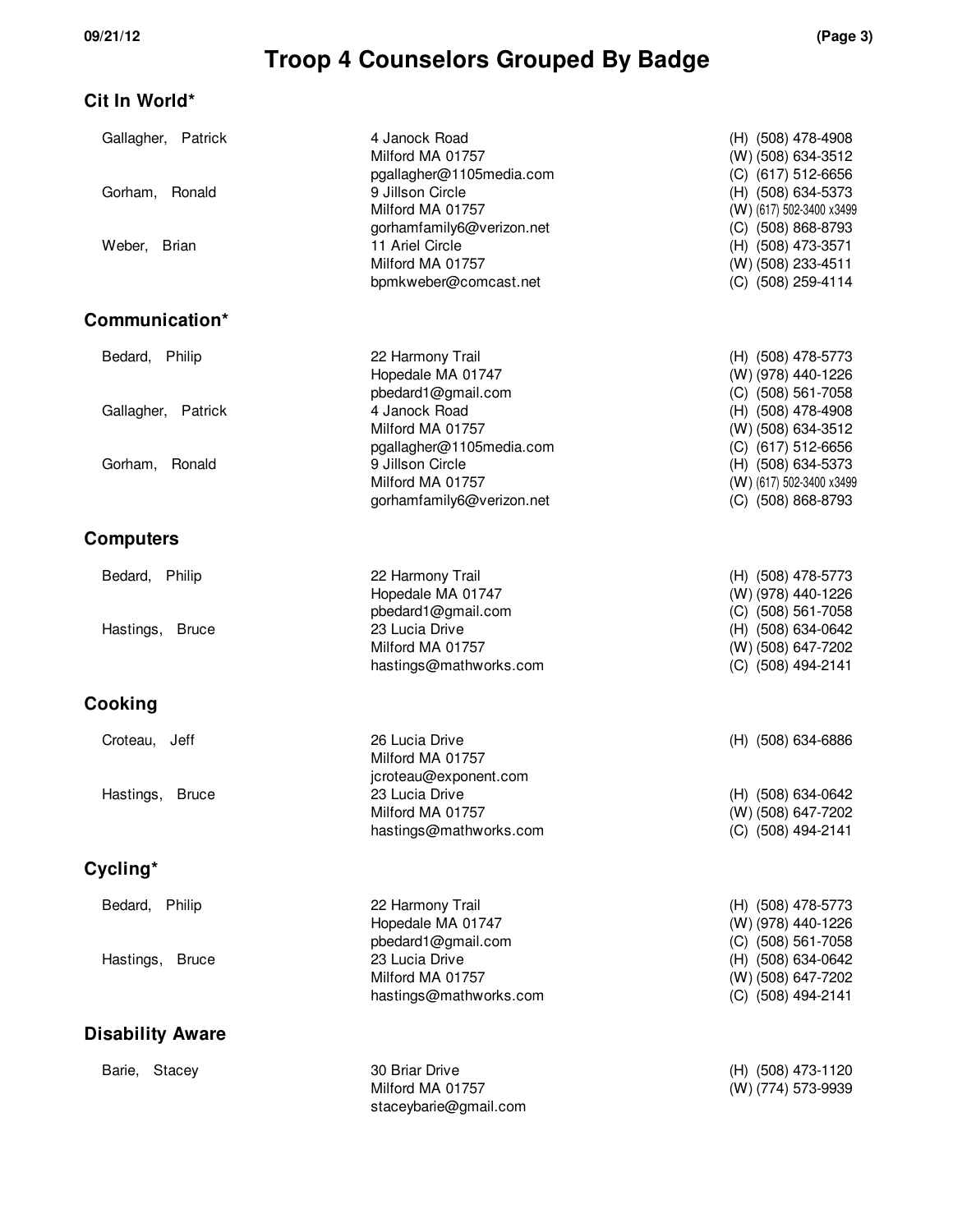**Dog Care**

#### **Troop 4 Counselors Grouped By Badge**

#### Barie, Stacey 30 Briar Drive 30 Briar Drive 30 Briar Drive 30 Briar 100 Briar 30 Briar 30 Briar 30 Briar 30 Briar 30 Briar 30 Briar 30 Briar 30 Briar 30 Briar 30 Briar 30 Briar 30 Briar 30 Briar 30 Briar 30 Briar 30 Briar Milford MA 01757 (W) (774) 573-9939 staceybarie@gmail.com **Emergency Prep\*** Gorham, Ronald 9 Jillson Circle (H) (508) 634-5373 Milford MA 01757 (W) (617) 502-3400 x3499 gorhamfamily6@verizon.net (C) (508) 868-8793 Lanciano, Peter 66 Whitewood Road (H) (508) 634-8752 Milford MA 01757 (W) (617) 299-2905 Lanciano@comcast.net (C) (617) 460-1200 **Environmental Sci\*** Hastings, Bruce 23 Lucia Drive (H) (508) 634-0642 Milford MA 01757 (W) (508) 647-7202 hastings@mathworks.com (C) (508) 494-2141 Jones, Steve 10 Ragged Hill Road (H) Milford MA 01757 (C) (774) 573-8661 sjones@swjnet.net Sgammato, Tom 3 Casey Drive 3 Casey Drive (H) (508) 422-9393 Milford MA 01757 (W) (508) 390-5589 tomsgammato@gmail.com (C) (508) 317-1391 **Family Life\*** Barie, Stacey 30 Briar Drive 30 Briar Drive 30 Briar Drive 30 Briar Drive 30 Briar 100 Briar 100 Briar 100 Bri Milford MA 01757 (W) (774) 573-9939 staceybarie@gmail.com Lanciano, Peter 66 Whitewood Road (H) (508) 634-8752 Milford MA 01757 (W) (617) 299-2905 Lanciano@comcast.net (C) (617) 460-1200 Spiegeleman, Tara 11 Morey Way 11 Morey Way 11 Morey Way 11 Morey Number 2008) 473-4914 Milford MA 01757 happytara@comast.net **Farm Mechanics** Brundrett, Jr., James 31 Pond Street (H) (508) 478-0149 Milford MA 01757 (W) (508) 479-5187 spidr2@comcast.net (C) (508) 479-5187 **Fingerprinting** Hobart, Mark 48 Camp Street (H) (508) 478-7911 Milford MA 01757 (C) (508) 916-0993 hobiewaun@comcast.net **First Aid\*** Allemao, Dwayne 8 Mason Road (H) (774) 217-0641 East Freetown MA 02717 (W) (781) 821-3000 x5298 dallemao@yahoo.com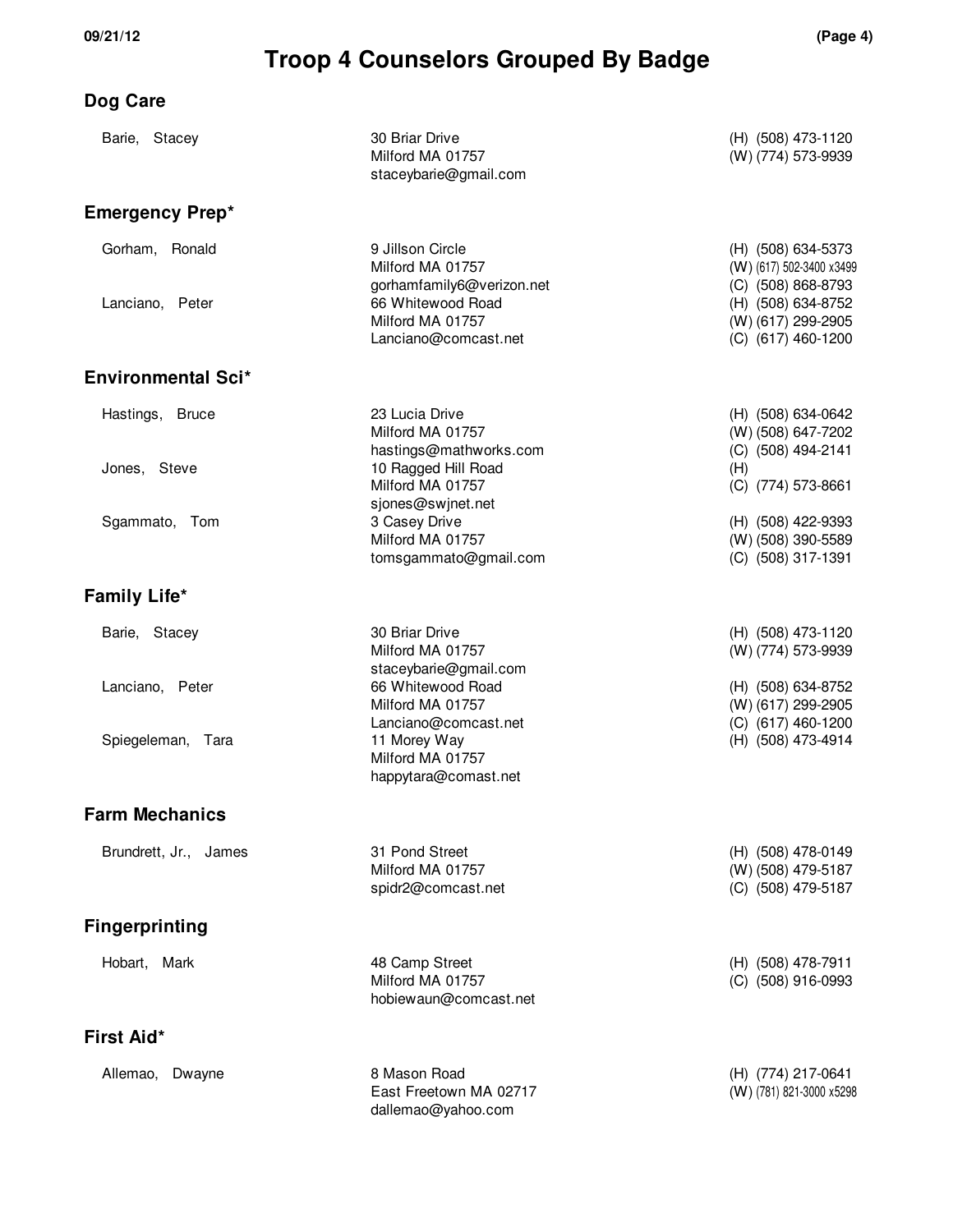### **First Aid\***

| Gallagher, Patrick<br>Rosa, Kenneth | 4 Janock Road<br>Milford MA 01757<br>pgallagher@1105media.com<br>33 Congress Terrace<br>Milford MA 01757 | (H) (508) 478-4908<br>(W) (508) 634-3512<br>(C) (617) 512-6656<br>(H) (508) 478-0559<br>(W) (508) 649-9950 |
|-------------------------------------|----------------------------------------------------------------------------------------------------------|------------------------------------------------------------------------------------------------------------|
|                                     | kenrosa@comcast.net                                                                                      |                                                                                                            |
| <b>Fishing</b>                      |                                                                                                          |                                                                                                            |
| Croteau, Jeff                       | 26 Lucia Drive<br>Milford MA 01757<br>jcroteau@exponent.com                                              | (H) (508) 634-6886                                                                                         |
| <b>Fly Fishing</b>                  |                                                                                                          |                                                                                                            |
| Croteau, Jeff                       | 26 Lucia Drive<br>Milford MA 01757<br>jcroteau@exponent.com                                              | (H) (508) 634-6886                                                                                         |
| Golf                                |                                                                                                          |                                                                                                            |
| Gallagher, Patrick                  | 4 Janock Road<br>Milford MA 01757<br>pgallagher@1105media.com                                            | (H) (508) 478-4908<br>(W) (508) 634-3512<br>(C) (617) 512-6656                                             |
| Hiking*                             |                                                                                                          |                                                                                                            |
| Bedard, Philip                      | 22 Harmony Trail<br>Hopedale MA 01747<br>pbedard1@gmail.com                                              | (H) (508) 478-5773<br>(W) (978) 440-1226<br>(C) (508) 561-7058                                             |
| Hastings, Bruce                     | 23 Lucia Drive<br>Milford MA 01757<br>hastings@mathworks.com                                             | (H) (508) 634-0642<br>(W) (508) 647-7202<br>(C) (508) 494-2141                                             |
| <b>Home Repairs</b>                 |                                                                                                          |                                                                                                            |
| Brundrett, Jr., James               | 31 Pond Street<br>Milford MA 01757<br>spidr2@comcast.net                                                 | (H) (508) 478-0149<br>(W) (508) 479-5187<br>(C) (508) 479-5187                                             |
| Inventing                           |                                                                                                          |                                                                                                            |
| Bedard, Philip                      | 22 Harmony Trail<br>Hopedale MA 01747<br>pbedard1@gmail.com                                              | (H) (508) 478-5773<br>(W) (978) 440-1226<br>(C) (508) 561-7058                                             |
| <b>Medicine</b>                     |                                                                                                          |                                                                                                            |
| Jones, Steve                        | 10 Ragged Hill Road<br>Milford MA 01757<br>sjones@swjnet.net                                             | (H)<br>(C) (774) 573-8661                                                                                  |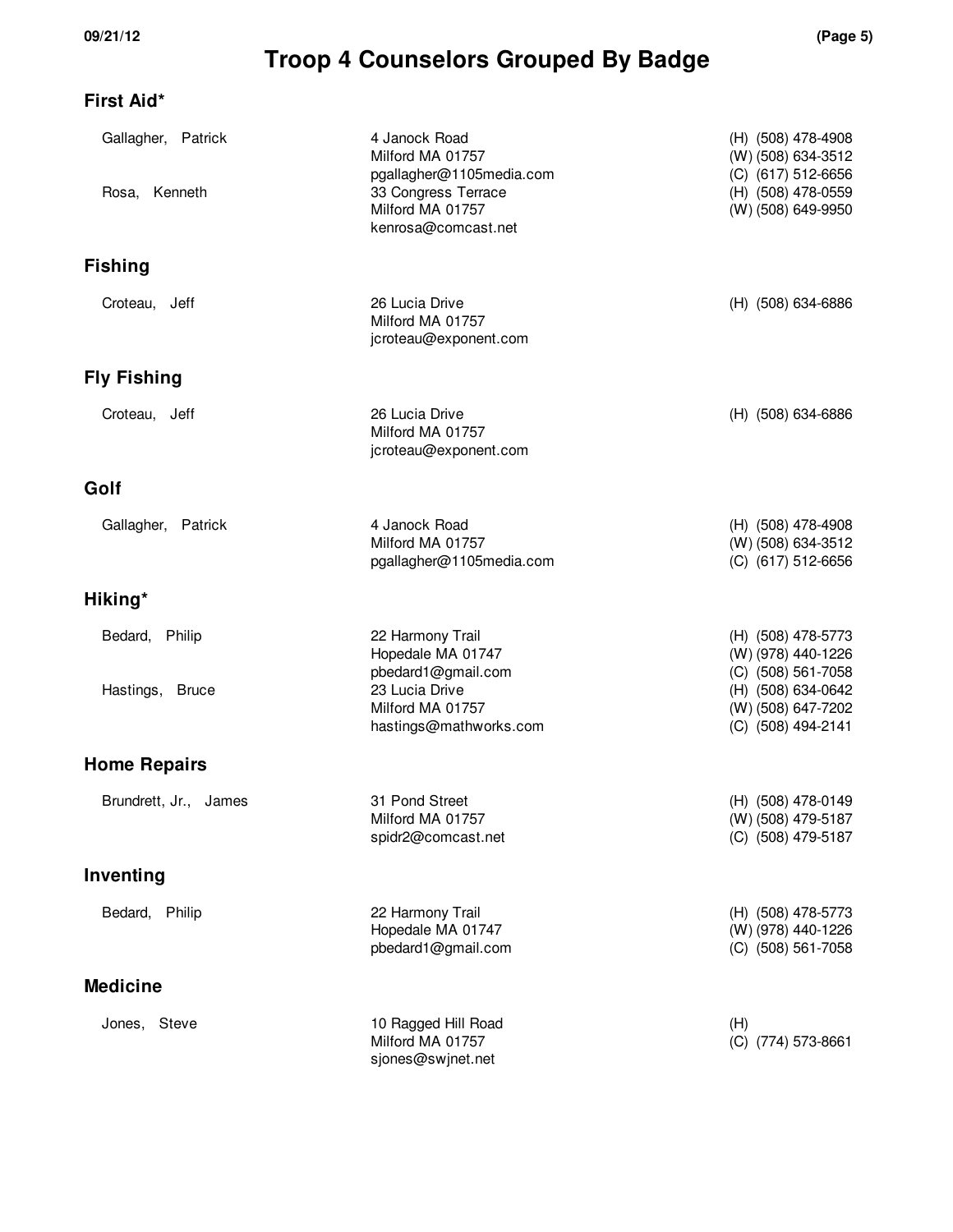| <b>Motorboating</b>           |                                                                               |                                                                      |
|-------------------------------|-------------------------------------------------------------------------------|----------------------------------------------------------------------|
| Croteau, Jeff<br>Hobart, Mark | 26 Lucia Drive<br>Milford MA 01757<br>jcroteau@exponent.com<br>48 Camp Street | (H) (508) 634-6886<br>(H) (508) 478-7911                             |
|                               | Milford MA 01757<br>hobiewaun@comcast.net                                     | (C) (508) 916-0993                                                   |
| <b>Music</b>                  |                                                                               |                                                                      |
| Barie, Stacey                 | 30 Briar Drive<br>Milford MA 01757<br>staceybarie@gmail.com                   | (H) (508) 473-1120<br>(W) (774) 573-9939                             |
| <b>Nuclear Science</b>        |                                                                               |                                                                      |
| Jones, Steve                  | 10 Ragged Hill Road<br>Milford MA 01757<br>sjones@swjnet.net                  | (H)<br>(C) (774) 573-8661                                            |
| Pathfinding#                  |                                                                               |                                                                      |
| Bedard, Philip                | 22 Harmony Trail<br>Hopedale MA 01747<br>pbedard1@gmail.com                   | (H) (508) 478-5773<br>(W) (978) 440-1226<br>(C) (508) 561-7058       |
| Personal Fitness*             |                                                                               |                                                                      |
| Bedard, Philip                | 22 Harmony Trail<br>Hopedale MA 01747<br>pbedard1@gmail.com                   | (H) (508) 478-5773<br>(W) (978) 440-1226<br>(C) (508) 561-7058       |
| Croteau, Jeff                 | 26 Lucia Drive<br>Milford MA 01757<br>jcroteau@exponent.com                   | (H) (508) 634-6886                                                   |
| Matondi, Kenneth              | 10 Alden Street<br>Milford MA 01757<br>kenmatondi@comcast.net                 | (H) (508) 478-2955<br>(C) (508) 282-0784                             |
| Weber, Brian                  | 11 Ariel Circle<br>Milford MA 01757<br>bpmkweber@comcast.net                  | (H) (508) 473-3571<br>(W) (508) 233-4511<br>(C) (508) 259-4114       |
| Personal Management*          |                                                                               |                                                                      |
| Gorham, Ronald                | 9 Jillson Circle<br>Milford MA 01757<br>gorhamfamily6@verizon.net             | (H) (508) 634-5373<br>(W) (617) 502-3400 x3499<br>(C) (508) 868-8793 |
| Lanciano, Peter               | 66 Whitewood Road<br>Milford MA 01757<br>Lanciano@comcast.net                 | (H) (508) 634-8752<br>(W) (617) 299-2905<br>(C) (617) 460-1200       |
| Kenneth<br>Rosa,              | 33 Congress Terrace<br>Milford MA 01757<br>kenrosa@comcast.net                | (H) (508) 478-0559<br>(W) (508) 649-9950                             |
| Sgammato, Tom                 | 3 Casey Drive<br>Milford MA 01757<br>tomsgammato@gmail.com                    | (H) (508) 422-9393<br>(W) (508) 390-5589<br>(C) (508) 317-1391       |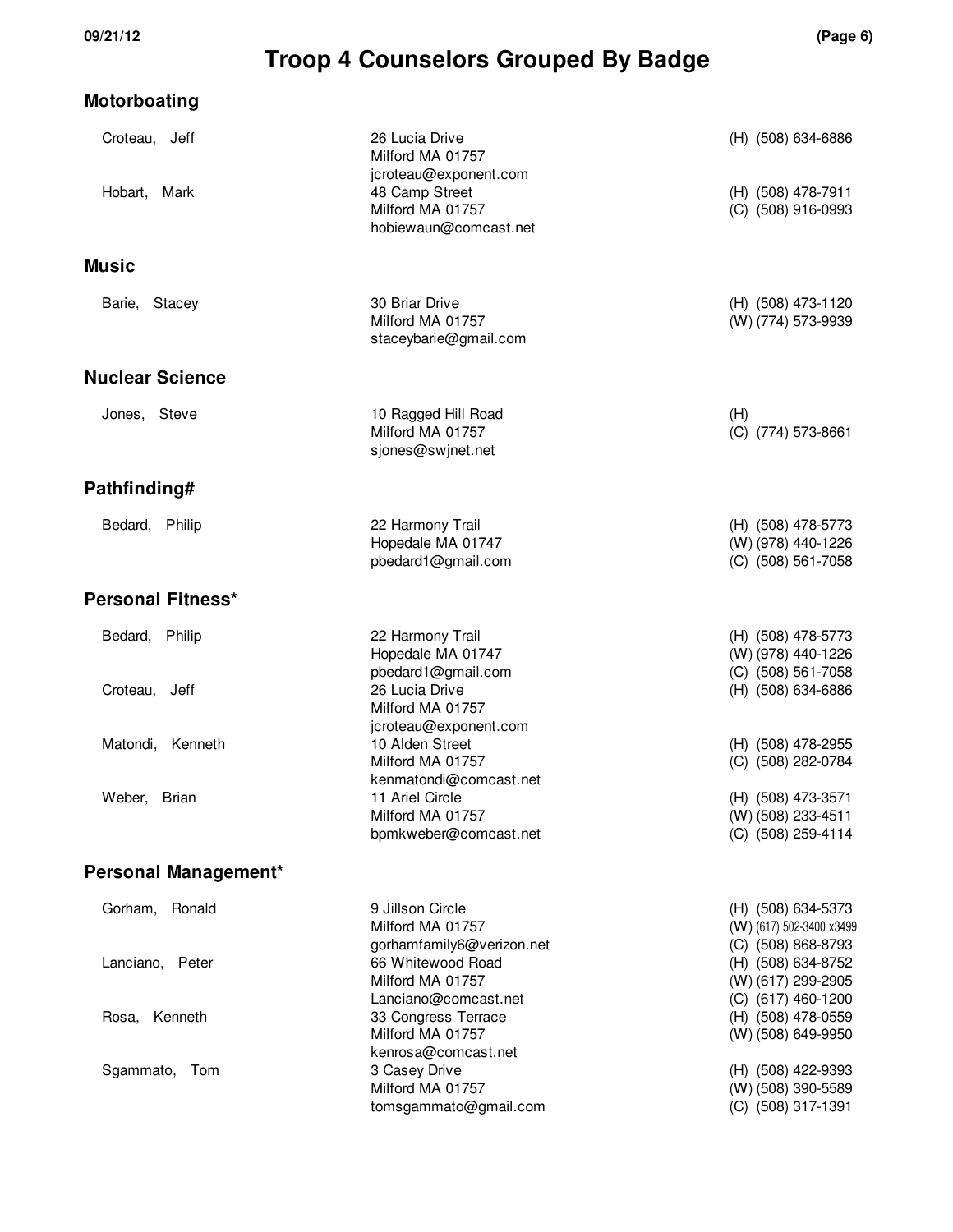#### **Pets**

| Brundrett, Jr., James                | 31 Pond Street<br>Milford MA 01757<br>spidr2@comcast.net                                                                           | (H) (508) 478-0149<br>(W) (508) 479-5187<br>(C) (508) 479-5187                                                                         |
|--------------------------------------|------------------------------------------------------------------------------------------------------------------------------------|----------------------------------------------------------------------------------------------------------------------------------------|
| Photography                          |                                                                                                                                    |                                                                                                                                        |
| Hobart, Mark                         | 48 Camp Street<br>Milford MA 01757<br>hobiewaun@comcast.net                                                                        | (H) (508) 478-7911<br>(C) (508) 916-0993                                                                                               |
| <b>Pioneering</b>                    |                                                                                                                                    |                                                                                                                                        |
| Lanciano, Peter                      | 66 Whitewood Road<br>Milford MA 01757<br>Lanciano@comcast.net                                                                      | (H) (508) 634-8752<br>(W) (617) 299-2905<br>(C) (617) 460-1200                                                                         |
| <b>Rifle Shooting</b>                |                                                                                                                                    |                                                                                                                                        |
| Croteau, Jeff                        | 26 Lucia Drive<br>Milford MA 01757<br>jcroteau@exponent.com                                                                        | (H) (508) 634-6886                                                                                                                     |
| Rowing                               |                                                                                                                                    |                                                                                                                                        |
| Lanciano, Peter                      | 66 Whitewood Road<br>Milford MA 01757<br>Lanciano@comcast.net                                                                      | (H) (508) 634-8752<br>(W) (617) 299-2905<br>(C) (617) 460-1200                                                                         |
| Salesmanship                         |                                                                                                                                    |                                                                                                                                        |
| Gallagher, Patrick<br>Gorham, Ronald | 4 Janock Road<br>Milford MA 01757<br>pgallagher@1105media.com<br>9 Jillson Circle<br>Milford MA 01757<br>gorhamfamily6@verizon.net | (H) (508) 478-4908<br>(W) (508) 634-3512<br>(C) (617) 512-6656<br>(H) (508) 634-5373<br>(W) (617) 502-3400 x3499<br>(C) (508) 868-8793 |
| Scholarship                          |                                                                                                                                    |                                                                                                                                        |
| Symmes, Alice                        | 231 Mendon St<br>Hopedale MA 01747                                                                                                 | (H) (508) 478-7335                                                                                                                     |
| <b>Skating</b>                       |                                                                                                                                    |                                                                                                                                        |
| Bedard, Philip                       | 22 Harmony Trail<br>Hopedale MA 01747<br>pbedard1@gmail.com                                                                        | (H) (508) 478-5773<br>(W) (978) 440-1226<br>(C) (508) 561-7058                                                                         |
| <b>Small Boat Sailing</b>            |                                                                                                                                    |                                                                                                                                        |
| Bedard, Philip                       | 22 Harmony Trail<br>Hopedale MA 01747<br>pbedard1@gmail.com                                                                        | (H) (508) 478-5773<br>(W) (978) 440-1226<br>(C) (508) 561-7058                                                                         |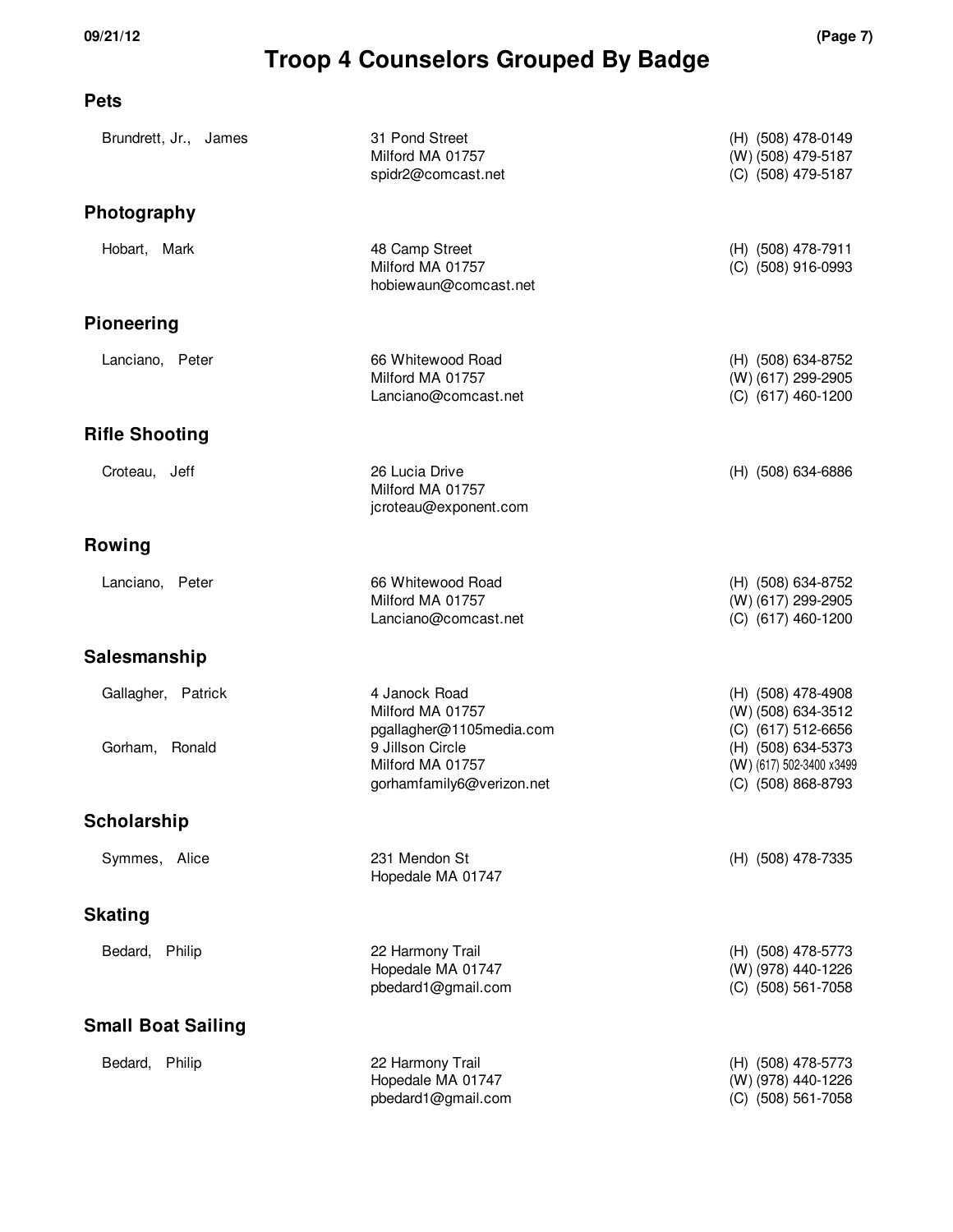| <b>Soil and Water</b>      |                                                               |                                                                |
|----------------------------|---------------------------------------------------------------|----------------------------------------------------------------|
| Brundrett, Jr., James      | 31 Pond Street<br>Milford MA 01757<br>spidr2@comcast.net      | (H) (508) 478-0149<br>(W) (508) 479-5187<br>(C) (508) 479-5187 |
| <b>Sports</b>              |                                                               |                                                                |
| Brundrett, Jr., James      | 31 Pond Street<br>Milford MA 01757<br>spidr2@comcast.net      | (H) (508) 478-0149<br>(W) (508) 479-5187<br>(C) (508) 479-5187 |
| <b>Surveying</b>           |                                                               |                                                                |
| Hastings, Bruce            | 23 Lucia Drive<br>Milford MA 01757<br>hastings@mathworks.com  | (H) (508) 634-0642<br>(W) (508) 647-7202<br>(C) (508) 494-2141 |
| Tracking#                  |                                                               |                                                                |
| Bedard, Philip             | 22 Harmony Trail<br>Hopedale MA 01747<br>pbedard1@gmail.com   | (H) (508) 478-5773<br>(W) (978) 440-1226<br>(C) (508) 561-7058 |
| <b>Water Sports</b>        |                                                               |                                                                |
| Croteau, Jeff              | 26 Lucia Drive<br>Milford MA 01757<br>jcroteau@exponent.com   | (H) (508) 634-6886                                             |
| Hobart, Mark               | 48 Camp Street<br>Milford MA 01757<br>hobiewaun@comcast.net   | (H) (508) 478-7911<br>(C) (508) 916-0993                       |
| Weather                    |                                                               |                                                                |
| Gallagher, Patrick         | 4 Janock Road<br>Milford MA 01757<br>pgallagher@1105media.com | (H) (508) 478-4908<br>(W) (508) 634-3512<br>(C) (617) 512-6656 |
| <b>Wilderness Survival</b> |                                                               |                                                                |
| Bedard, Philip             | 22 Harmony Trail<br>Hopedale MA 01747<br>pbedard1@gmail.com   | (H) (508) 478-5773<br>(W) (978) 440-1226<br>(C) (508) 561-7058 |
| Jones, Steve               | 10 Ragged Hill Road<br>Milford MA 01757<br>sjones@swjnet.net  | (H)<br>(C) (774) 573-8661                                      |
| Lanciano, Peter            | 66 Whitewood Road<br>Milford MA 01757<br>Lanciano@comcast.net | (H) (508) 634-8752<br>(W) (617) 299-2905<br>(C) (617) 460-1200 |
| <b>Wood Carving</b>        |                                                               |                                                                |
| Allemao, Dwayne            | 8 Mason Road<br>East Freetown MA 02717<br>dallemao@yahoo.com  | (H) (774) 217-0641<br>(W) (781) 821-3000 x5298                 |